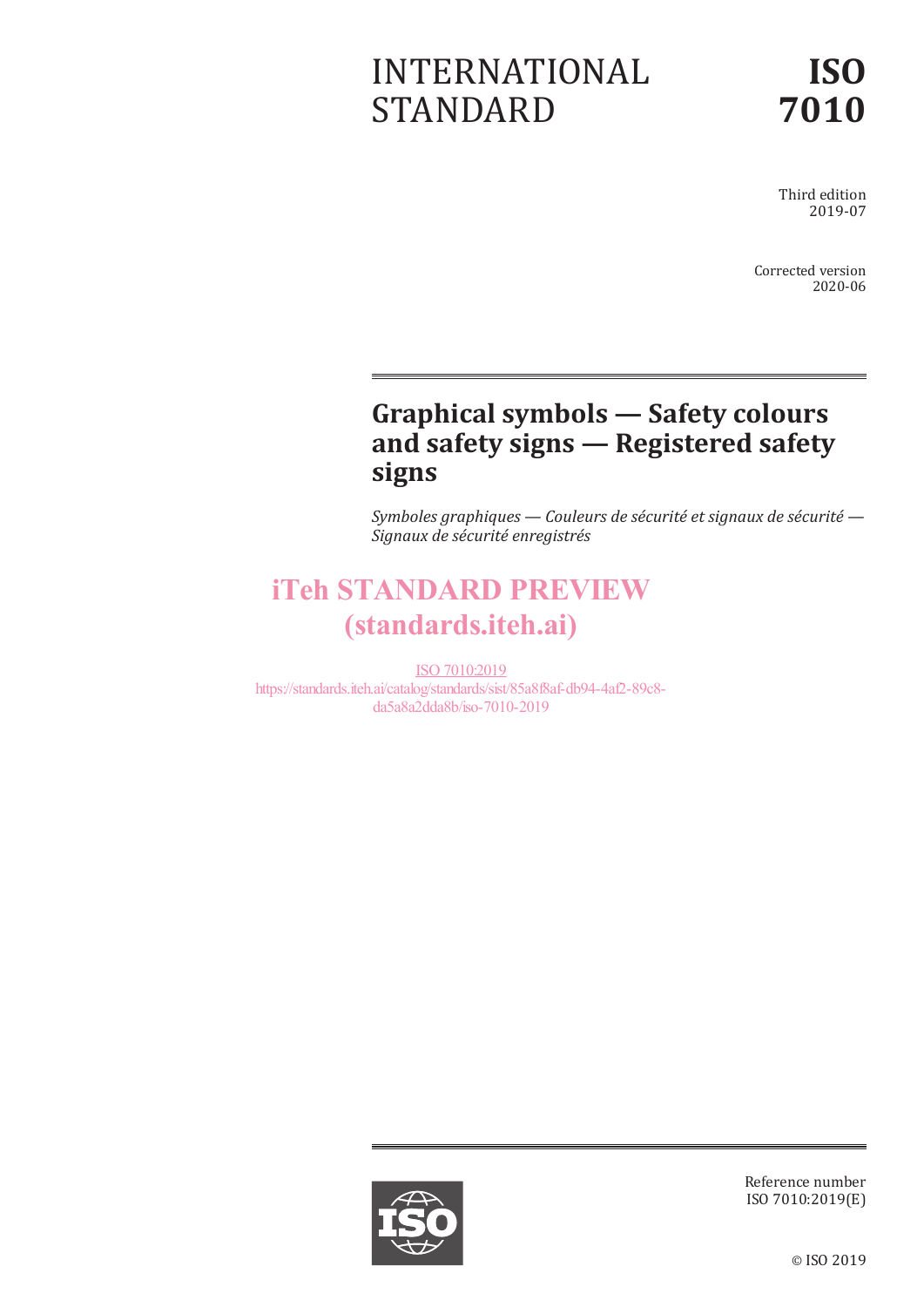# iTeh STANDARD PREVIEW (standards.iteh.ai)

ISO 7010:2019 https://standards.iteh.ai/catalog/standards/sist/85a8f8af-db94-4af2-89c8 da5a8a2dda8b/iso-7010-2019



## **COPYRIGHT PROTECTED DOCUMENT**

#### © ISO 2019

All rights reserved. Unless otherwise specified, or required in the context of its implementation, no part of this publication may be reproduced or utilized otherwise in any form or by any means, electronic or mechanical, including photocopying, or posting on the internet or an intranet, without prior written permission. Permission can be requested from either ISO at the address below or ISO's member body in the country of the requester.

ISO copyright office CP 401 • Ch. de Blandonnet 8 CH-1214 Vernier, Geneva Phone: +41 22 749 01 11 Email: copyright@iso.org Website: www.iso.org Published in Switzerland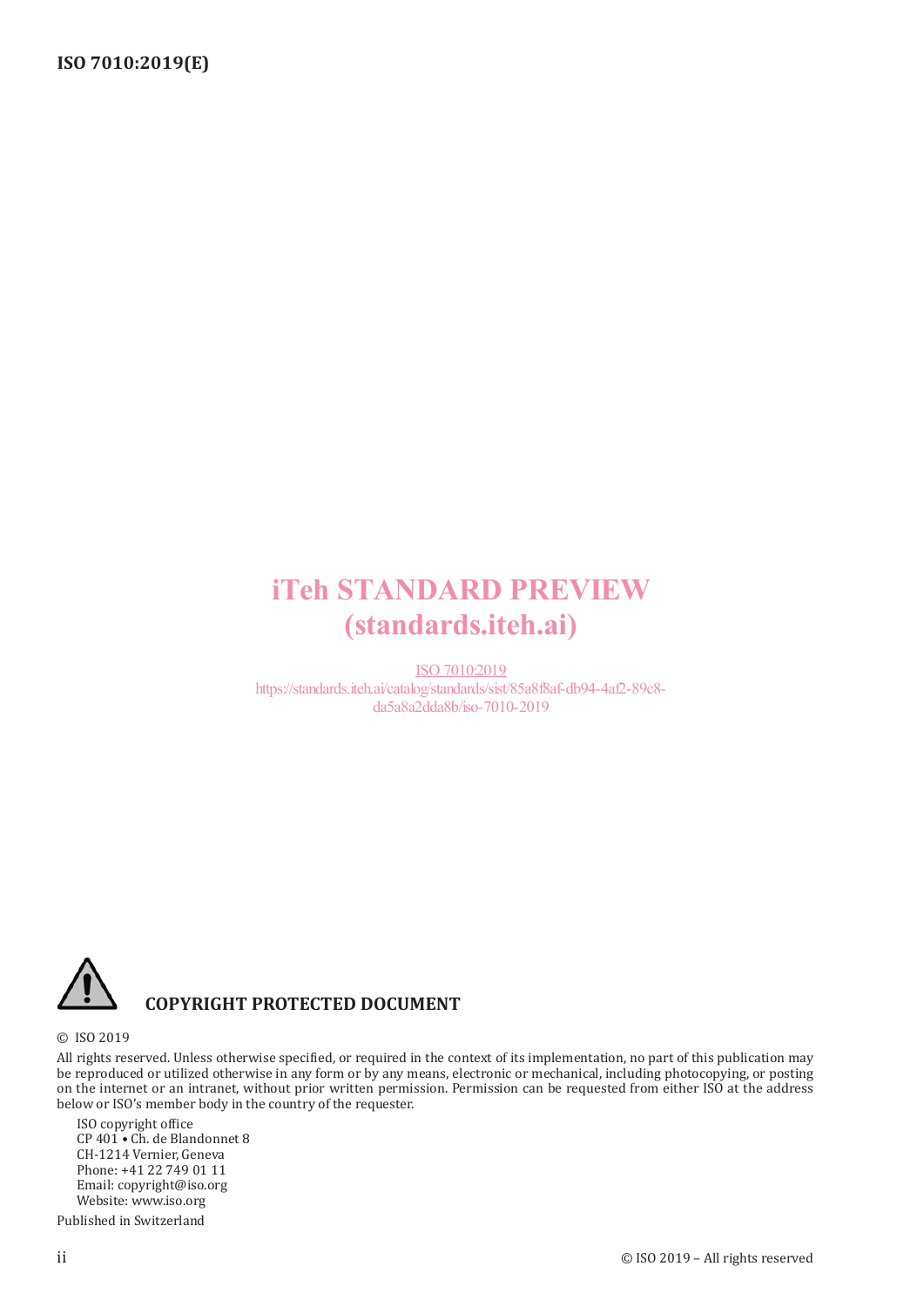Page

# **Contents**

| Foreword                |  |
|-------------------------|--|
| Introduction.           |  |
| 1                       |  |
| $\overline{2}$          |  |
| 3                       |  |
| $\overline{\mathbf{4}}$ |  |
| 5                       |  |
|                         |  |

# **iTeh STANDARD PREVIEW** (standards.iteh.ai)

ISO 7010:2019 https://standards.iteh.ai/catalog/standards/sist/85a8f8af-db94-4af2-89c8da5a8a2dda8b/iso-7010-2019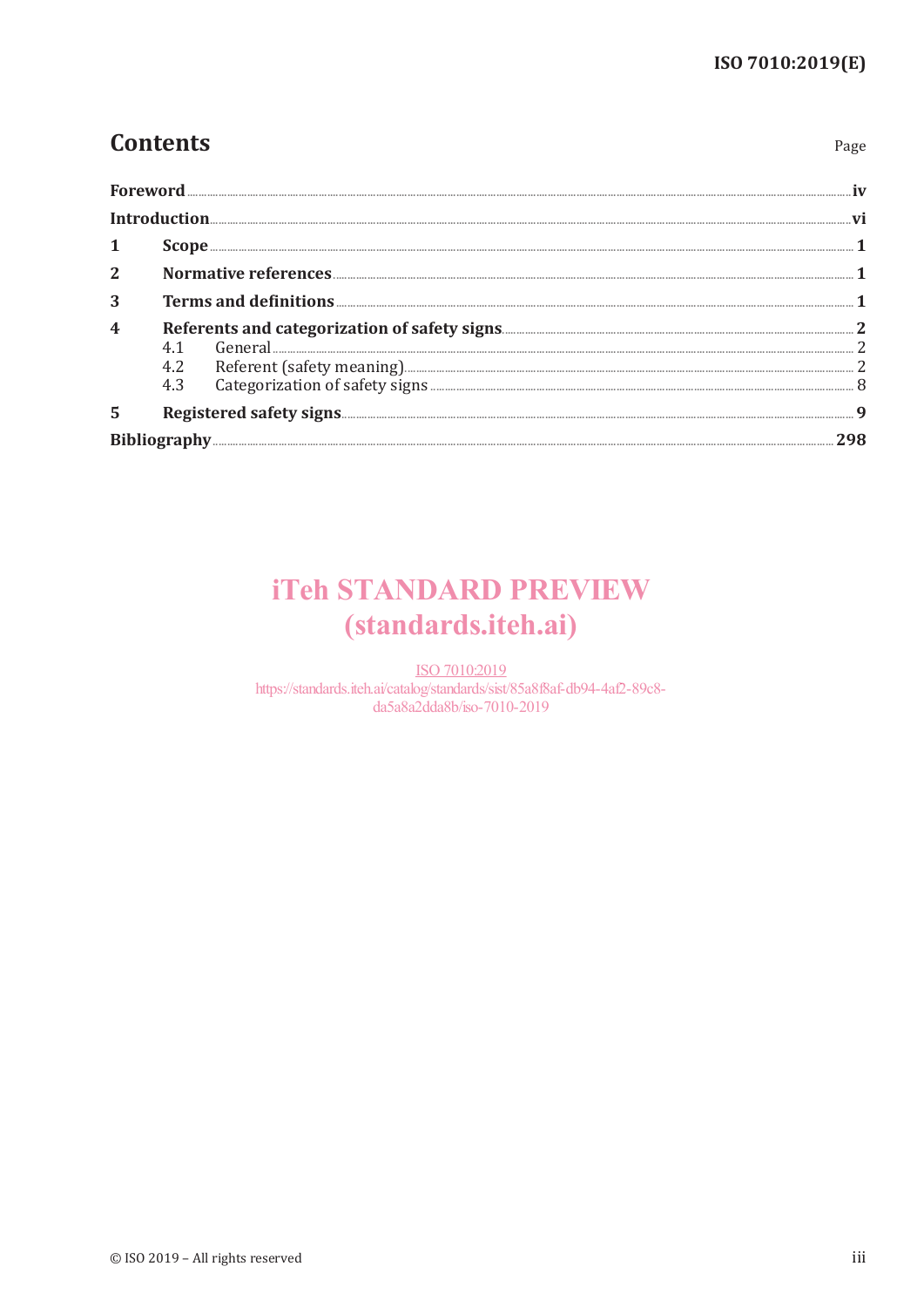# **Foreword**

ISO (the International Organization for Standardization) is a worldwide federation of national standards bodies (ISO member bodies). The work of preparing International Standards is normally carried out through ISO technical committees. Each member body interested in a subject for which a technical committee has been established has the right to be represented on that committee. International organizations, governmental and non-governmental, in liaison with ISO, also take part in the work. ISO collaborates closely with the International Electrotechnical Commission (IEC) on all matters of electrotechnical standardization.

The procedures used to develop this document and those intended for its further maintenance are described in the ISO/IEC Directives, Part 1. In particular, the different approval criteria needed for the different types of ISO documents should be noted. This document was drafted in accordance with the editorial rules of the ISO/IEC Directives, Part 2 (see www.iso.org/directives).

Attention is drawn to the possibility that some of the elements of this document may be the subject of patent rights. ISO shall not be held responsible for identifying any or all such patent rights. Details of any patent rights identified during the development of the document will be in the Introduction and/or on the ISO list of patent declarations received (see www.iso.org/patents).

Any trade name used in this document is information given for the convenience of users and does not constitute an endorsement.

For an explanation of the voluntary nature of standards, the meaning of ISO specific terms and expressions related to conformity assessment, as well as information about ISO's adherence to the<br>World Trade Organization (WTO) principles in the Technical Barriers to Trade (TBT), see www.iso.org/ World Trade Organization (WTO) principles in the Technical Barriers to Trade (TBT), see www.iso.org/ iso/foreword.html. (standards.iteh.ai)

This document was prepared by Technical Committee ISO/TC 145, *Graphical symbols*, Subcommittee International control of properties by community completely (1990)<sup>9</sup> https://standards.iteh.ai/catalog/standards/sist/85a8f8af-db94-4af2-89c8-

This third edition cancels and replaces the second edition (ISO  $\overline{2010}$  2011), which has been technically revised. The main changes to the previous edition are as follows:

The safety signs from

- ISO 7010:2011/Amd 1:2012,
- ISO 7010:2011/Amd 2:2012,
- ISO 7010:2011/Amd 3:2012,
- ISO 7010:2011/Amd 4:2013,
- ISO 7010:2011/Amd 5:2014,
- ISO 7010:2011/Amd 6:2014,
- ISO 7010:2011/Amd 7:2016,
- ISO 7010:2011/Amd 8:2017,
- ISO 7010:2011/Amd 9:2018 and
- ISO 20712-1:2008

have been incorporated with a few minor text adjustments.

This edition also cancels and replaces ISO 20712-1:2008.

All safety signs are available on the ISO Online browsing platform at https://www.iso.org/obp.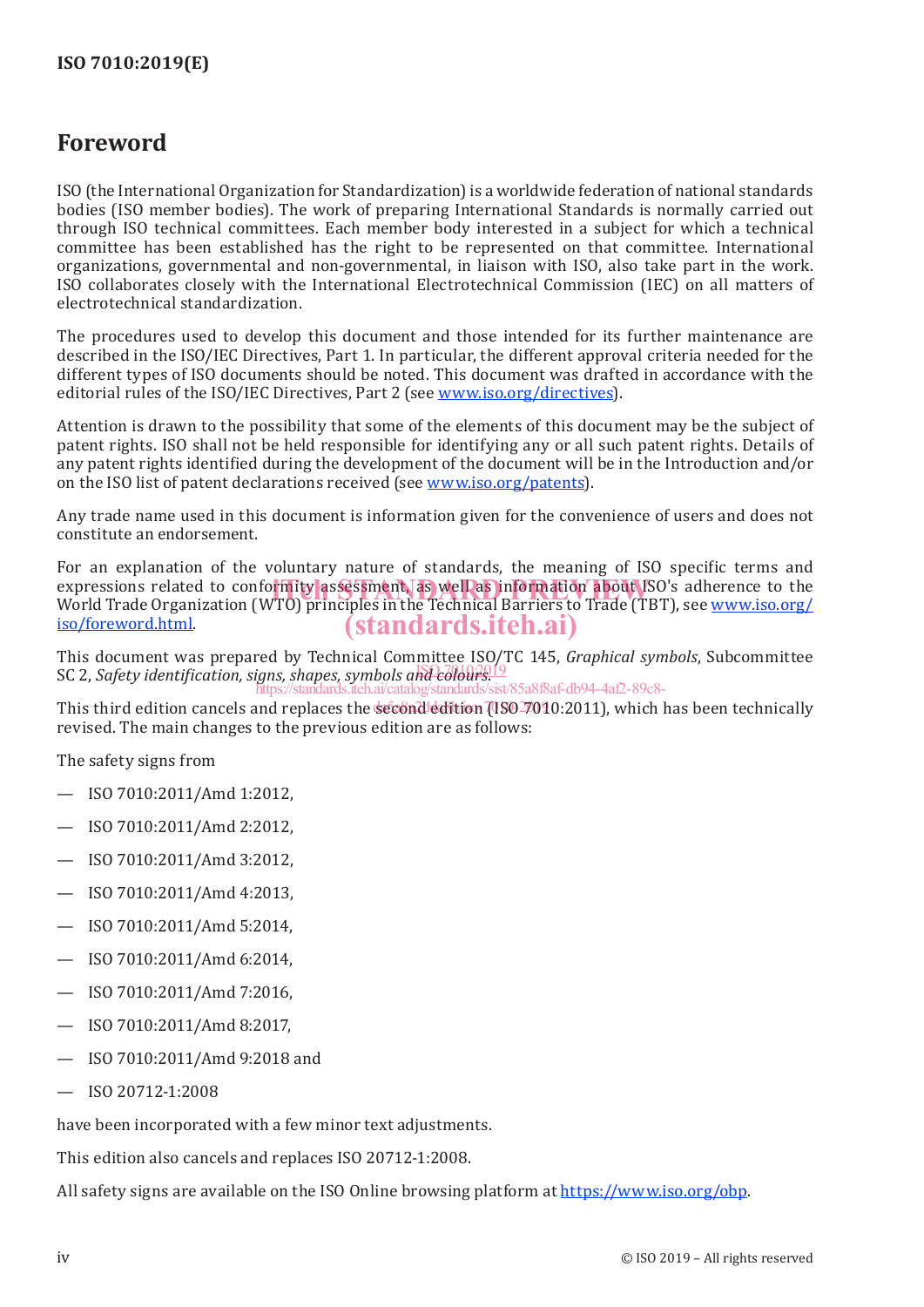Any feedback or questions on this document should be directed to the user's national standards body. A complete listing of these bodies can be found at www.iso.org/members.html.

This corrected version of ISO 7010:2019 incorporates the following corrected safety signs:

- mandatory action signs: M053 and M054;
- prohibition signs: P048 to P052, P054, P055, P057 to P059, P061 to P066;
- warning signs: W043, W045 to W050, W052, W053, W057, W058, W060 to W063, W065, W066.

# iTeh STANDARD PREVIEW (standards.iteh.ai)

ISO 7010:2019 https://standards.iteh.ai/catalog/standards/sist/85a8f8af-db94-4af2-89c8 da5a8a2dda8b/iso-7010-2019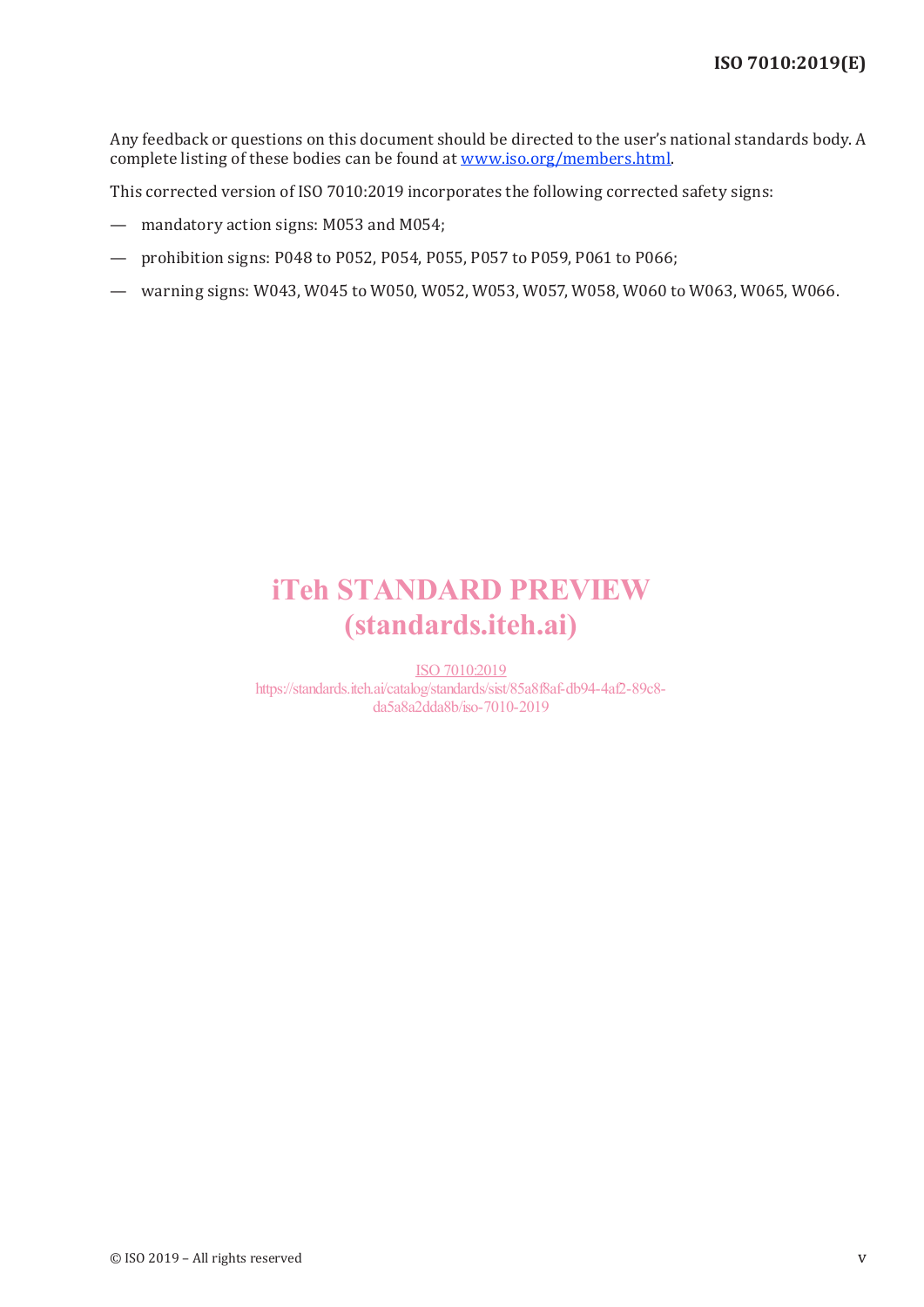# **Introduction**

There is a need to standardize a system of providing safety information that relies as little as possible on the use of words to achieve understanding.

Continued growth in international trade, travel and mobility of labour requires a common method of communicating safety information.

Lack of standardization may lead to confusion and the risk of accidents.

The use of standardized safety signs does not replace proper work methods, instructions and accident prevention training or measures. Education is an essential part of any system that provides safety information.

The safety signs are intended for use only where there is a risk to people. They may appear in safety signage in workplaces and public areas, safety manuals and notices, product labelling and escape and evacuation plans, as appropriate.

This document is intended to be used by all Technical Committees within ISO charged with developing specific safety signing for their industry, to ensure that there is only one safety sign for each safety meaning. It is also intended that this document be revised regularly to include safety signs as they are standardized by ISO, and which conform to the design principles given in the ISO 3864 series.

The safety signs in this document have been validated by ISO/TC 145/SC 2 according to procedures of standardization current at the time of publication.<br>**ITEH STANDARD PREVIEW** 

NOTE 1 Some countries' statutory regulations might differ in some respects from those given in this document. document.

NOTE 2 Information on procedures, criteria of acceptability, safety sign templates and application of safety signs, as well as translations of the referents, can be found at http://www.iso.org/tc145/sc2. https://standards.iteh.ai/catalog/standards/sist/85a8f8af-db94-4af2-89c8-

da5a8a2dda8b/iso-7010-2019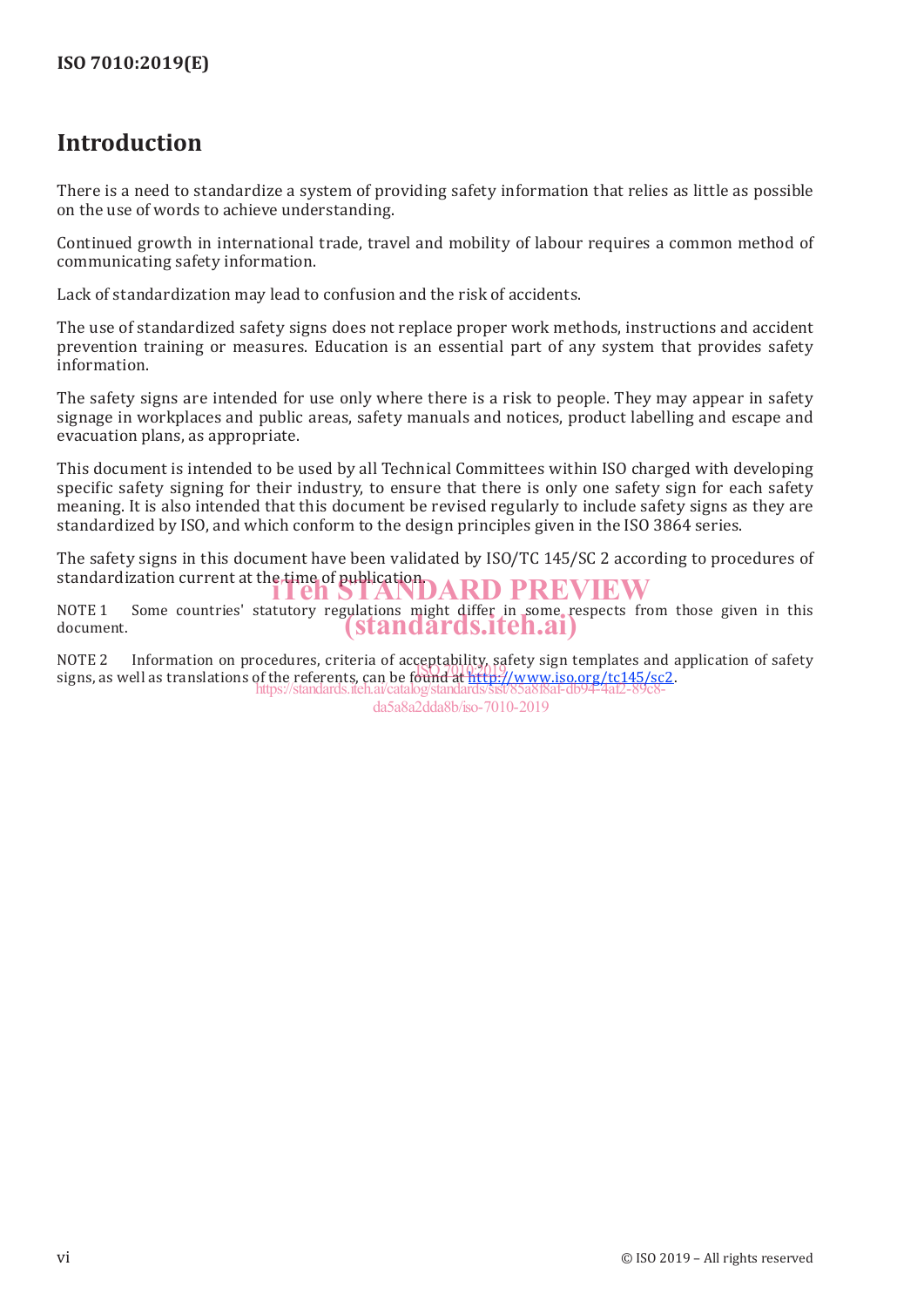# **Graphical symbols — Safety colours and safety signs — Registered safety signs**

**IMPORTANT — The colours represented in the electronic file of this document can be neither viewed on screen nor printed as true representations. For the purposes of colour matching, see ISO 3864-4 which provides colorimetric and photometric properties together with, as a guideline, references from colour order systems.**

## **1 Scope**

This document prescribes safety signs for the purposes of accident prevention, fire protection, health hazard information and emergency evacuation.

The shape and colour of each safety sign are according to ISO 3864-1 and the design of the graphical symbols is according to ISO 3864-3.

This document is applicable to all locations where safety issues related to people need to be addressed. However, it is not applicable to the signalling used for guiding rail, road, river, maritime and air traffic and, in general, to those sectors subject to a regulation which may differ with regard to certain points of this document and of the ISO 3864 series.

This document specifies the safety sign originals that can be scaled for reproduction and application This document specifies the safety sign originals that can be scaled for reproduction and application purposes. (standards.iteh.ai)

#### **2 Normative references** ISO 7010:2019

https://standards.iteh.ai/catalog/standards/sist/85a8f8af-db94-4af2-89c8-

The following documents are referred to in the text in such a way that some or all of their content constitutes requirements of this document. For dated references, only the edition cited applies. For undated references, the latest edition of the referenced document (including any amendments) applies.

ISO 3864-1, *Graphical symbols — Safety colours and safety signs — Part 1: Design principles for safety signs and safety markings*

ISO 3864-3, *Graphical symbols — Safety colours and safety signs — Part 3: Design principles for graphical symbols for use in safety signs*

## **3 Terms and definitions**

For the purposes of this document, the following terms and definitions apply.

ISO and IEC maintain terminological databases for use in standardization at the following addresses:

- ISO Online browsing platform: available at https://www.iso.org/obp
- IEC Electropedia: available at http://www.electropedia.org/

#### **3.1**

#### **image content**

written description of the elements of a graphical symbol or safety sign and their relative disposition

#### **3.2**

#### **referent**

idea or object that a graphical symbol is intended to represent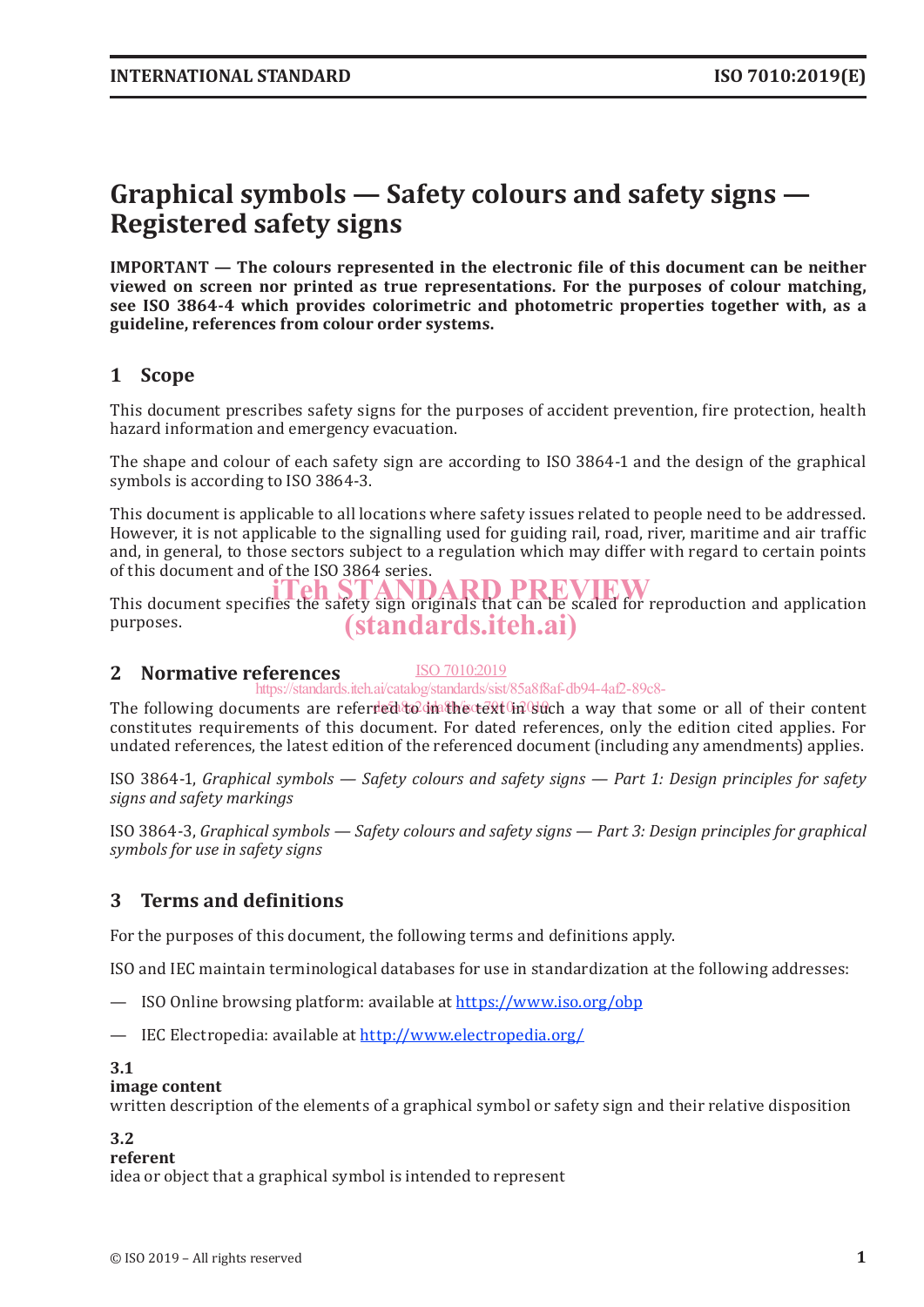### **3.3**

#### **safety sign**

sign giving a general safety message, obtained by a combination of a colour and geometric shape and which, by the addition of a graphical symbol, gives a particular safety message

#### **3.4**

#### **safety sign original**

safety sign with which a referent, a graphical representation and a description of the application are associated

#### **3.5**

#### **supplementary sign**

sign that is supportive of another sign and the main purpose of which is to provide additional clarification

### **4 Referents and categorization of safety signs**

#### **4.1 General**

The summaries in 4.2 and 4.3 are provided to facilitate the search for registered safety signs.

This document will be maintained electronically through the use of a database. The indexes of this database will be used in these summaries as search engines with each registered safety sign having a unique reference number.

# iTeh STANDARD PREVIEW

#### **4.2 Referent (safety meaning)** (standards.iteh.ai)

Table 1 gives the list of referents in alphabetical order and provides the safety sign functional reference number. ISO 7010:2019

https://standards.iteh.ai/catalog/standards/sist/85a8f8af-db94-4af2-89c8-

## **Table 1 — Summary of referents in alphabetical order**

| <b>Referent (safety meaning)</b>                            | <b>Functional reference number</b> |
|-------------------------------------------------------------|------------------------------------|
| Alighting from toboggan to the left                         | M050                               |
| Alighting from toboggan to the right                        | M051                               |
| Arc flash; warning                                          | W042                               |
| Asphyxiating atmosphere; warning                            | W041                               |
| Automated external heart defibrillator                      | E010                               |
| Automatic start-up; warning                                 | W018                               |
| Barbed wire; warning                                        | W033                               |
| Battery charging; warning                                   | W026                               |
| Biological hazard; warning                                  | W009                               |
| Boating area; warning                                       | W058                               |
| Break to obtain access                                      | E008                               |
| Bull; warning                                               | W034                               |
| Check guard                                                 | M027                               |
| Child seat presence and orientation detection system (CPOD) | E014                               |
| Child's lifejacket                                          | E045                               |
| Close and secure hatches in launch sequence                 | M037                               |
| Close safety bar of chairlift                               | M033                               |
| Connect an earth terminal to the ground                     | M005                               |
| Corrosive substance; warning                                | W023                               |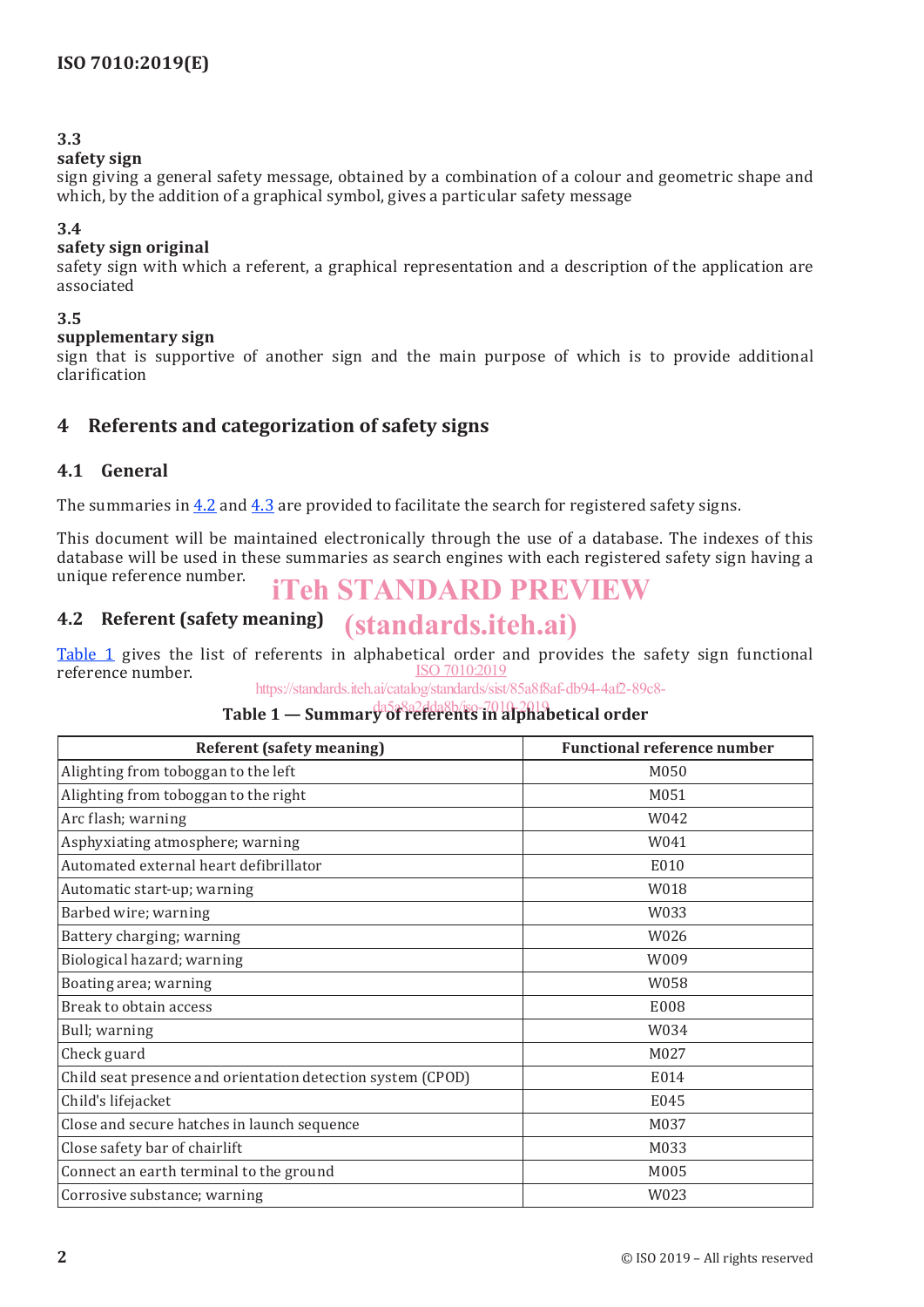| <b>Referent (safety meaning)</b>                                                               | <b>Functional reference number</b> |
|------------------------------------------------------------------------------------------------|------------------------------------|
| Counterrotating rollers; warning                                                               | W025                               |
| Crocodiles, alligators or caymans; warning                                                     | W067                               |
| Crushing; warning                                                                              | W019                               |
| Crushing of hands; warning                                                                     | W024                               |
| Davit-launched liferaft                                                                        | E039                               |
| Deep shelving beach; warning                                                                   | W066                               |
| Deep water; warning                                                                            | W047                               |
| Disconnect before carrying out maintenance or repair                                           | M021                               |
| Disconnect mains plug from electrical outlet                                                   | M006                               |
| Doctor                                                                                         | E009                               |
| Do not alter the state of the switch                                                           | P031                               |
| Do not expose to direct sunlight or hot surface                                                | P068                               |
| Do not extinguish with water                                                                   | P011                               |
| Do not leave the tow-track                                                                     | P037                               |
| Do not obstruct                                                                                | P023                               |
| Do not put finger into the nozzle of a hydromassage                                            | P070                               |
| Do not ram into toboggans                                                                      | P047                               |
| Do not set off fireworks Feh                                                                   | P040                               |
| Do not spray with water<br>standards itch ai                                                   | P016                               |
| Do not stretch out of toboggan                                                                 | P046                               |
| Do not swing the chair<br>ISO 7010:2019                                                        | P038                               |
| Do not tie knots in robeps://standards.iteh.ai/catalog/standards/sist/85a8f8af-db94-4af2-89c8- | P030                               |
| da5a8a2dda8b/iso-7010-2019<br>Do not touch                                                     | P010                               |
| Do not use for face grinding                                                                   | P032                               |
| Do not use for wet grinding                                                                    | P033                               |
| Do not use lift in the event of fire                                                           | P020                               |
| Do not use this device in a bathtub, shower or water-filled reservoir                          | P026                               |
| Do not use this incomplete scaffold                                                            | P025                               |
| Do not use this lift for people                                                                | P027                               |
| Do not use with hand-held grinding machine                                                     | P034                               |
| Do not walk or stand here                                                                      | P024                               |
| Do not wear gloves                                                                             | P028                               |
| Do not wear metal-studded footwear                                                             | P035                               |
| Door opens by pulling on the left-hand side                                                    | E057                               |
| Door opens by pulling on the right-hand side                                                   | E058                               |
| Door opens by pushing on the left-hand side                                                    | E022                               |
| Door opens by pushing on the right-hand side                                                   | E023                               |
| Door slides left to open                                                                       | E034                               |
| Door slides right to open                                                                      | E033                               |
| Drinking water                                                                                 | E015                               |
| Drop (fall); warning                                                                           | W008                               |
| Electricity; warning                                                                           | W012                               |
| Embarkation ladder                                                                             | E053                               |
| Emergency escape breathing device                                                              | E029                               |

**Table 1** *(continued)*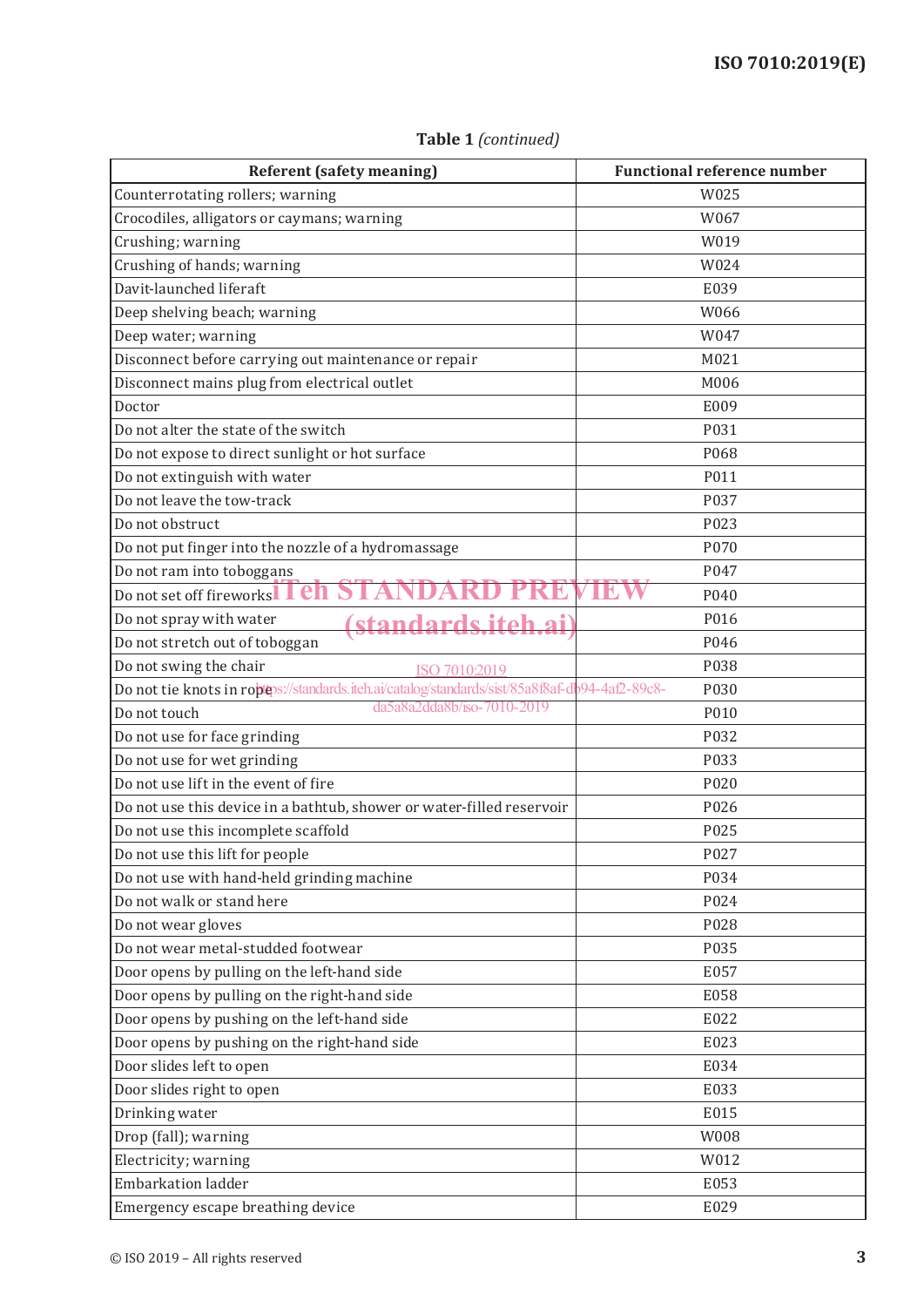## **Table 1** *(continued)*

| <b>Referent (safety meaning)</b>                                                                            | <b>Functional reference number</b> |
|-------------------------------------------------------------------------------------------------------------|------------------------------------|
| Emergency exit (left hand)                                                                                  | E001                               |
| Emergency exit (right hand)                                                                                 | E002                               |
| Emergency exit for people unable to walk or with walking<br>impairment (left)                               | E026                               |
| Emergency exit for people unable to walk or with walking<br>impairment (right)                              | E030                               |
| Emergency hammer                                                                                            | E025                               |
| Emergency position indicating radio beacon                                                                  | E052                               |
| Emergency stop button                                                                                       | E020                               |
| Emergency telephone                                                                                         | E004                               |
| Emergency window with escape ladder                                                                         | E016                               |
| Escape ladder                                                                                               | E059                               |
| Evacuation assembly point                                                                                   | E007                               |
| Evacuation chair                                                                                            | E060                               |
| Evacuation temporary refuge                                                                                 | E024                               |
| Explosive material; warning                                                                                 | W002                               |
| Eyewash station                                                                                             | E011                               |
| Falling ice; warning                                                                                        | W039                               |
| Falling objects; warning                                                                                    | W035                               |
| standards.iteh.ai<br>Fire alarm call point                                                                  | F005                               |
| Fire blanket                                                                                                | F016                               |
| 0:2019<br>Fire emergency telephone                                                                          | F006                               |
| <u>https://standards.itch.ai/catalog/standards/sist/83</u><br>Fire extinguisher<br>$da5a8a2dda8b/iso-7010-$ | F001<br>1019                       |
| Firefighting equipment, collection of                                                                       | F004                               |
| Fire hose reel                                                                                              | F002                               |
| Fire monitor                                                                                                | F015                               |
| Fire ladder                                                                                                 | F003                               |
| Fire protection door                                                                                        | F007                               |
| First aid                                                                                                   | E003                               |
| Fixed fire extinguishing battery                                                                            | F008                               |
| Fixed fire extinguishing bottle                                                                             | F013                               |
| Fixed fire extinguishing installation                                                                       | F012                               |
| Flammable material; warning                                                                                 | W021                               |
| Floor-level obstacle; warning                                                                               | W007                               |
| Forklift trucks and other industrial vehicles; warning                                                      | W014                               |
| Fragile roof; warning                                                                                       | W036                               |
| General mandatory action sign                                                                               | M001                               |
| General prohibition sign                                                                                    | P001                               |
| General warning sign                                                                                        | W001                               |
| Guard dog; warning                                                                                          | W013                               |
| Hand crushing between press brake and material; warning                                                     | W031                               |
| Hand crushing between press brake tool; warning                                                             | W030                               |
| High surf or large breaking waves; warning                                                                  | W065                               |
| Hot surface; warning                                                                                        | W017                               |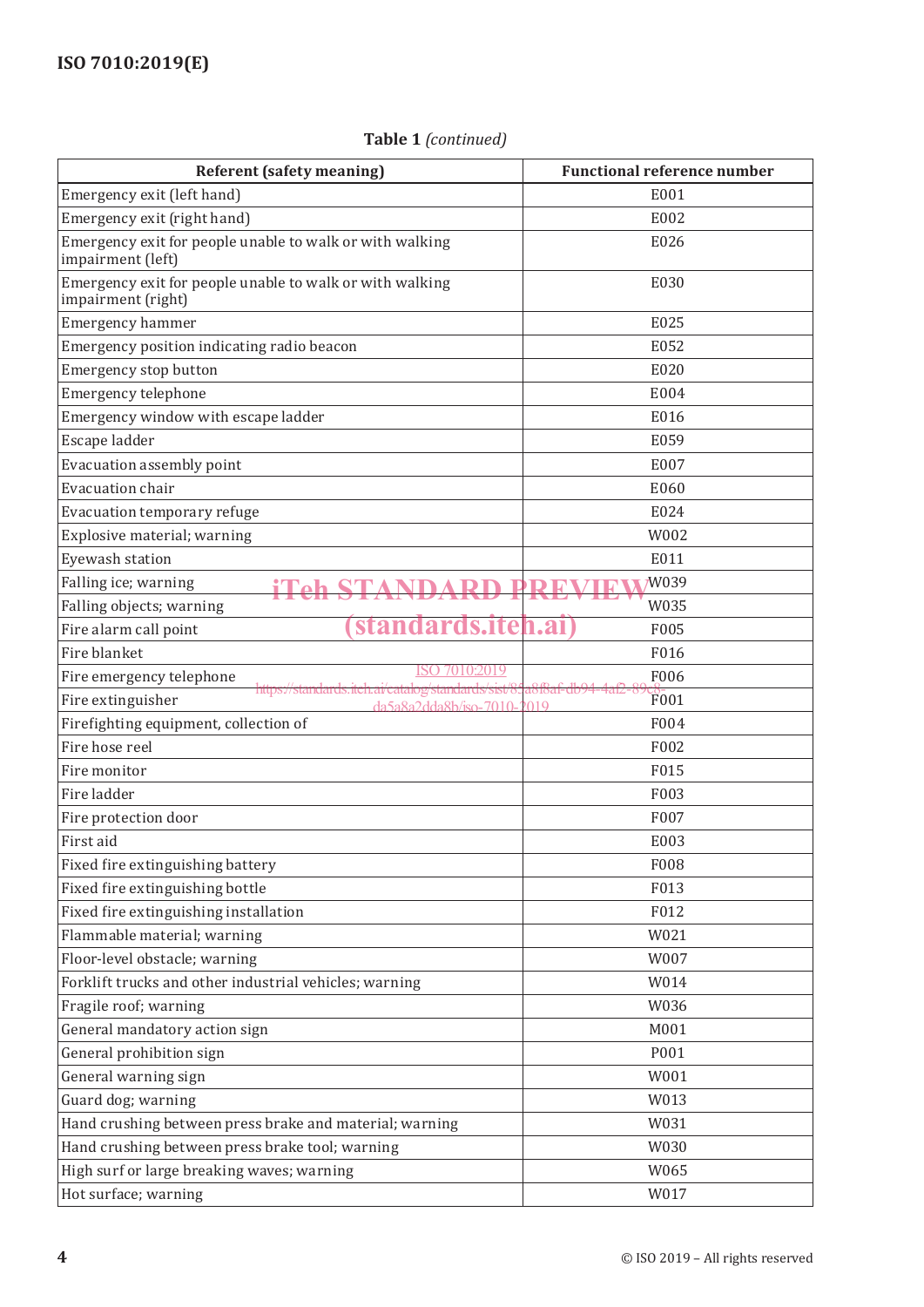| <b>Referent (safety meaning)</b>                                                         | <b>Functional reference number</b> |
|------------------------------------------------------------------------------------------|------------------------------------|
| Hot works prohibited                                                                     | P039                               |
| Immediately leave the tow-track in the event of falling                                  | M035                               |
| Incoming tides; warning                                                                  | W060                               |
| Infant's lifejacket                                                                      | E046                               |
| Keep children under supervision in the aquatic environment                               | M054                               |
| Keep distance between toboggans                                                          | M052                               |
| Keep locked                                                                              | M028                               |
| Kite surfing; warning                                                                    | W062                               |
| Laser beam; warning                                                                      | W004                               |
| Lifeboat                                                                                 | E036                               |
| Lifebuoy                                                                                 | E040                               |
| Lifebuoy with light                                                                      | E042                               |
| Lifebuoy with line                                                                       | E041                               |
| Lifebuoy with line and light                                                             | E043                               |
| Lifejacket                                                                               | E044                               |
| Liferaft                                                                                 | E038                               |
| Liferaft knife                                                                           | E035                               |
| en<br>Lift ski tips                                                                      | M036                               |
| Line-throwing appliance<br>standards itch ai                                             | E050                               |
| Low temperature/freezing conditions; warning                                             | W010                               |
| Lower lifeboat to the water in launch sequenqe 0 7010:2019                               | M039                               |
| Lower liferaft to the water indianches equence / standards/sist/85a8f8af-dp94-4af2-89c8- | M040                               |
| Lower rescue boat to the water in launch sequence /so-7010-2019                          | M041                               |
| Magnetic field; warning                                                                  | W006                               |
| Marine evacuation chute                                                                  | E055                               |
| Marine evacuation slide                                                                  | E054                               |
| Medical grab bag                                                                         | E027                               |
| No access for forklift trucks and other industrial vehicles                              | P006                               |
| No access for people with active implanted cardiac devices                               | P007                               |
| No access for people with metallic implants                                              | P014                               |
| No activated mobile phones                                                               | P013                               |
| No body boarding                                                                         | P063                               |
| No children allowed                                                                      | P036                               |
| No climbing                                                                              | P009                               |
| No diving                                                                                | P052                               |
| No dogs                                                                                  | P021                               |
| No eating or drinking                                                                    | P022                               |
| No heavy load                                                                            | P012                               |
| No jumping into water                                                                    | P061                               |
| No kite surfing                                                                          | P065                               |
| No leaning against                                                                       | P041                               |
| No manually powered craft                                                                | P055                               |
| No mechanically powered craft                                                            | P056                               |
| No metallic articles or watches                                                          | P008                               |

**Table 1** *(continued)*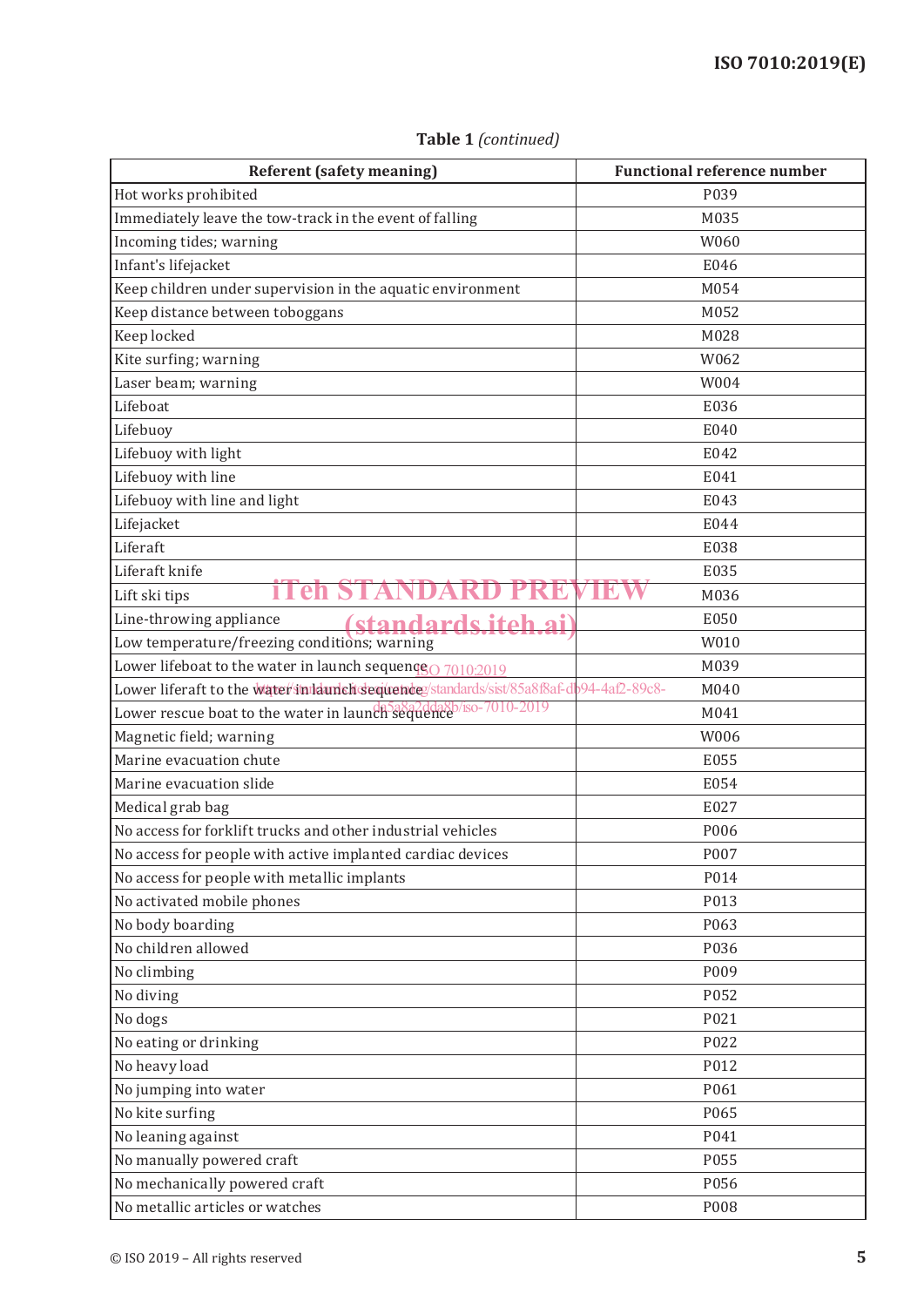## **Referent (safety meaning)** Functional reference number No open flame; Fire, open ignition source and smoking prohibited P003 No outdoor footwear and positive policy and positive policy and policy policy points are positive points and points  $P060$ No parasailing PO66 and the PO66 and the PO66 and the PO66 and the PO66 and the PO66 and the PO66 and the PO66 No personal water craft  $\sim$  PO57 No photography **Political** Politics and Politics and Politics and Politics and Politics and Politics and Politics and Politics and Politics and Politics and Politics and Politics and Politics and Politics and Politics and No pushing P017 No pushing into water PO62 No reaching in Post Police in the Post Police in the Police Police in the Police Police Police Police Police Po No running PO48 No sailing Post Processing Post Processing Post Processing Post Processing Post Processing Post Processing Post No sand yachting PO67 No sitting **Polymers** Processes and the processes and the processes of  $\mathbb{R}^n$ No smoking POO2 No snorkelling PO50 No stepping on surface PO19 No sub-aqua diving Post extensive property and the property of  $P051$ No surf craft  $\rho_{\text{max}} = 0.000 \pm 0.000 \pm 0.000 \pm 0.000 \pm 0.000 \pm 0.000 \pm 0.000 \pm 0.000 \pm 0.000 \pm 0.000 \pm 0.000 \pm 0.000 \pm 0.000 \pm 0.000 \pm 0.000 \pm 0.000 \pm 0.000 \pm 0.000 \pm 0.000 \pm 0.000 \pm 0.000 \pm 0.000 \pm 0.000 \pm 0.000 \pm 0.00$ No surfing between the red-and-yellow flags **ANDARD PREVIEW** P064 No swimming (standards.iteh.ai) P049 No thoroughfare  $\left(5 \text{ events of } 1004 \right)$   $P004$ No towed water activity the contraction of the contraction of the position of the position of the position of  $P058$ No windsurfing https://standards.iteh.ai/catalog/standards/sist/85a8f8af-db94-4af2-89c8054 Non-ionizing radiation; warning  $\frac{da5a8a2dda8b}{iso}$ -7010- $\frac{2019}{0.05}$  W005 Not drinking water **Post and the EQUATE SET A** POSS **POSS** Not for people in the state of intoxication P043 Not for pregnant women **PO42** PO42 Not to be serviced by users PO69 Opaque eye protection must be worn MOO7 and MOO7 MOO7 MOO7 MOO7 Open safety bar of chairlift MO34 Optical radiation; warning W027 Overhead load; warning WOMES NET AND RESERVE TO A 2009 WORLD WORLD WORLD WORLD WORLD WORLD WORLD WORLD WORLD WORLD WORLD WORLD WORLD WORLD WORLD WORLD WORLD WAS A VEHICLE OF A 2009 WORLD WORLD WAS ARRESTED FOR A VEHICLE OF Overhead obstacle; warning WO20 Oxidizing substance; warning WO 28 and World World World World World World World World World World World World World World World World World World World World World World World World World World World World World World Wor Oxygen resuscitator and the E028 Parasailing; warning WO Network and WO Network and WO Network and WO Network and WO Network and WO Network and WO Network and WO Network and WO Network and WO Network and WO Network and WO Network and WO Network and WO Net Portable foam applicator unit Formula and the Formula of Formula and Formula and Formula and Formula and Formula and Formula and Formula and Formula and Formula and Formula and Formula and Formula and Formula and Formula a Pressurized cylinder; warning W029 Protect infant's eyes with opaque eye protection and all the M025 Protection shelter E021 Quicksand or mud/deep mud or silt; warning  $W061$ Radioactive material or ionizing radiation; warning Theorem Controller M003 Rapid movement of workpiece in press brake; warning  $W032$ Refer to instruction manual/booklet M002 ISO 7010:2019  $da5a8a2dda8b/iso-7010$

Remote release station and the contract of the contract of the FO14

### **Table 1** *(continued)*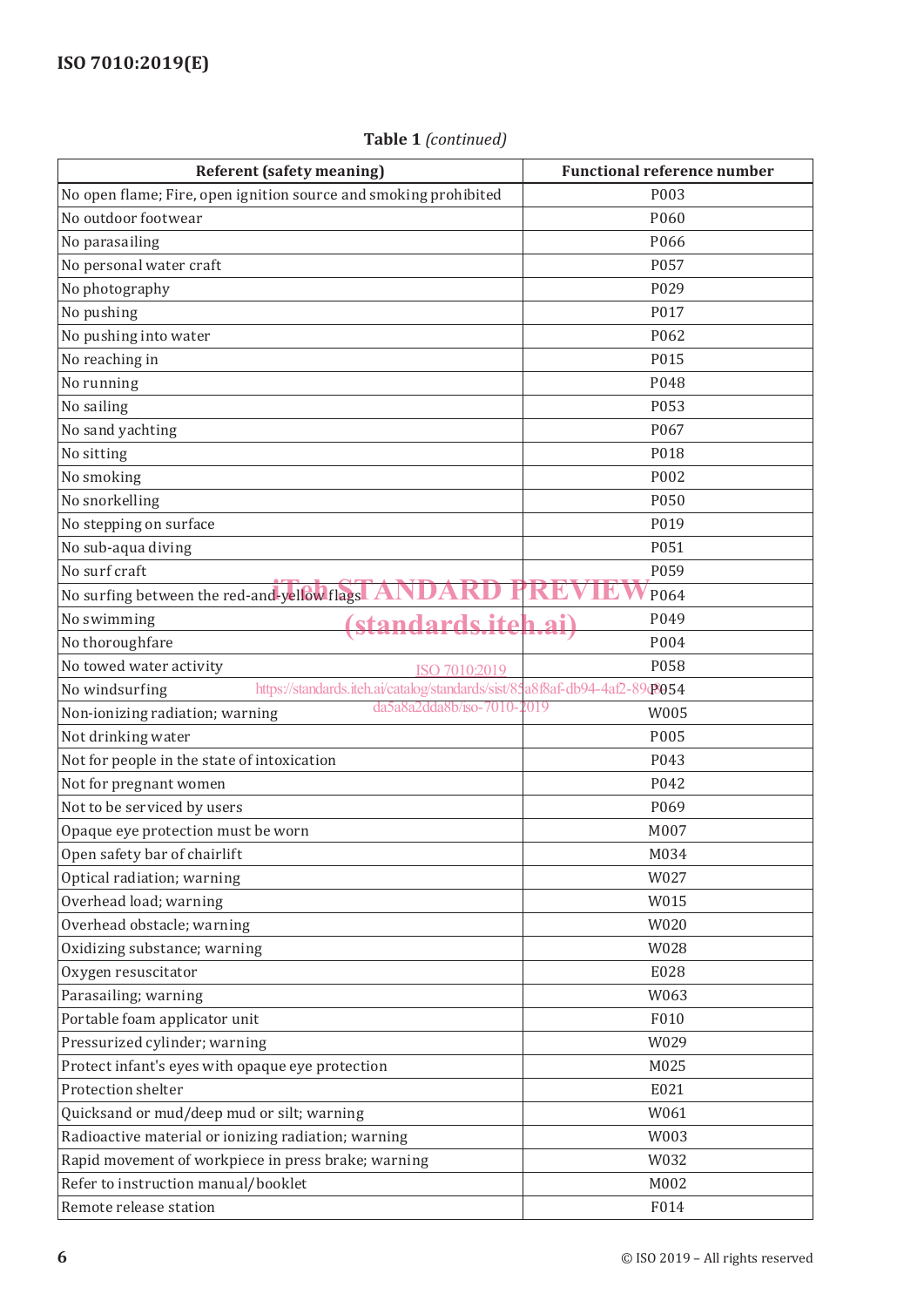| <b>Referent (safety meaning)</b>                                                           | <b>Functional reference number</b> |
|--------------------------------------------------------------------------------------------|------------------------------------|
| Release falls in launch sequence                                                           | M042                               |
| Release lifeboat gripes in launch sequence                                                 | M045                               |
| Rescue boat                                                                                | E037                               |
| Rescue window                                                                              | E017                               |
| Rocket parachute flare                                                                     | E049                               |
| Roof avalanche; warning                                                                    | W040                               |
| Run over by remote operator-controlled machine; warning                                    | W037                               |
| Safety shower                                                                              | E012                               |
| Sand yachting; warning                                                                     | W059                               |
| Search and rescue transponder                                                              | E047                               |
| Secure gas cylinders                                                                       | M046                               |
| Sewage effluent outfall; warning                                                           | W055                               |
| Shallow water (diving); warning                                                            | W048                               |
| Sharks; warning                                                                            | W054                               |
| Sharp element; warning                                                                     | W022                               |
| Shipboard assembly station                                                                 | E032                               |
| Shipboard general alarm                                                                    | E031                               |
| Slippery surface; warning <b>Ch</b>                                                        | W011                               |
| Slipway; warning<br>(standards.iteh.ai)                                                    | W044                               |
| Sound horn                                                                                 | M029                               |
| Start air supply in launch sequence<br>ISO 7010:2019                                       | M044                               |
| Start engine in launchtsequenderds.iteh.ai/catalog/standards/sist/85a8f8af-db94-4af2-89c8- | M038                               |
| da5a8a2dda8b/iso-7010-2019<br>Start water spray in launch sequence                         | M043                               |
| Stretcher                                                                                  | E013                               |
| Strong currents; warning                                                                   | W057                               |
| Strong winds; warning                                                                      | W064                               |
| Submerged objects; warning                                                                 | W049                               |
| Sudden drop in swimming or leisure pools; warning                                          | W050                               |
| Sudden loud noise; warning                                                                 | W038                               |
| Surf craft area; warning                                                                   | W046                               |
| Survival clothing                                                                          | E056                               |
| Survival craft distress signals                                                            | E048                               |
| Thin ice; warning                                                                          | W043                               |
| Towed water activity area; warning                                                         | W045                               |
| Toxic material; warning                                                                    | W016                               |
| Tsunami evacuation area                                                                    | E062                               |
| Tsunami evacuation building                                                                | E063                               |
| Tsunami hazard zone; warning                                                               | W056                               |
| Turn anticlockwise to open                                                                 | E018                               |
| Turn clockwise to open                                                                     | E019                               |
| Two-way VHF radiotelephone apparatus                                                       | E051                               |
| Unprotected edges; warning                                                                 | W051                               |
| Unstable cliff; warning                                                                    | W053                               |
| Unstable cliff edge; warning                                                               | W052                               |

**Table 1** *(continued)*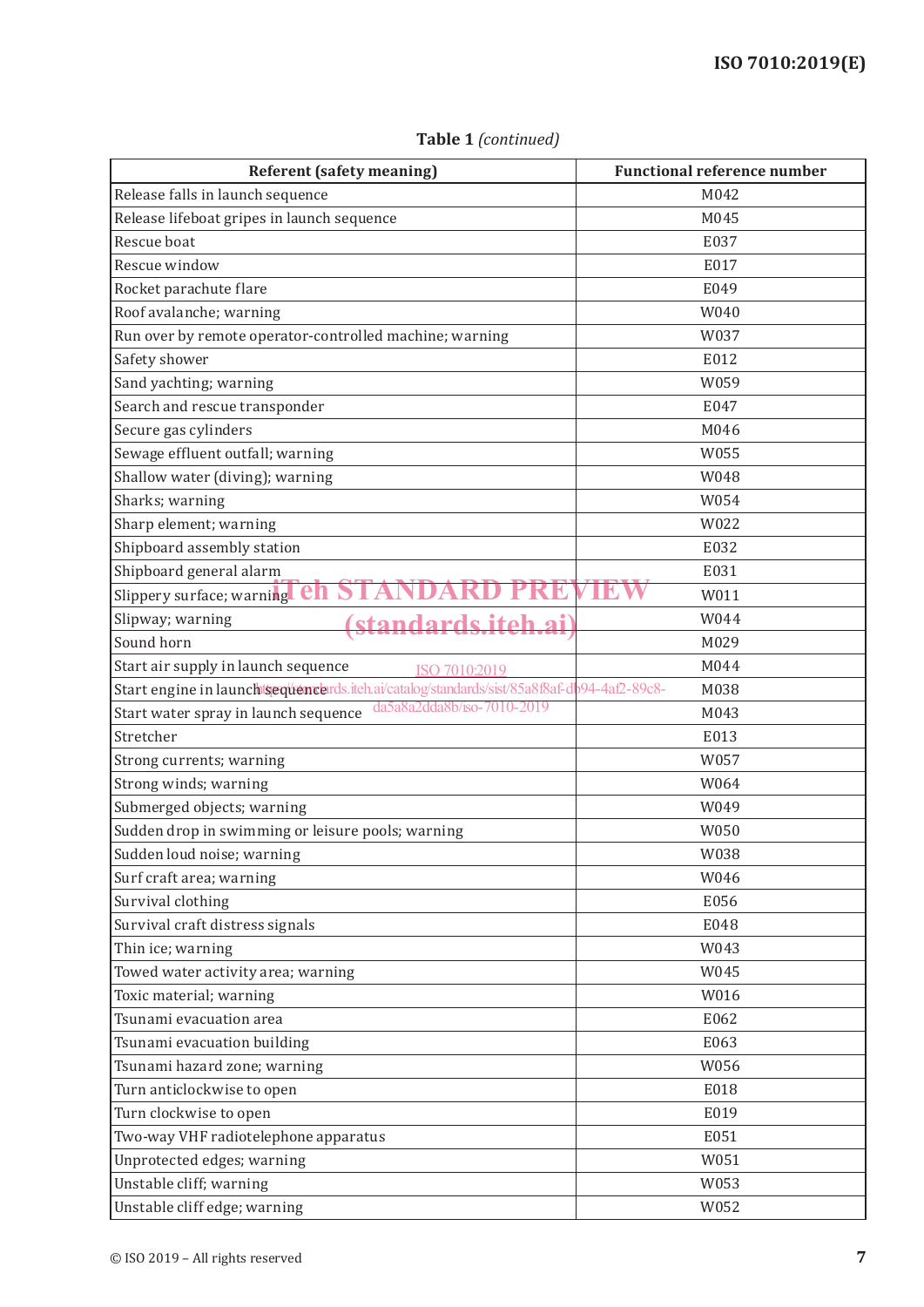| <b>Referent (safety meaning)</b>                                                                        | <b>Functional reference number</b> |
|---------------------------------------------------------------------------------------------------------|------------------------------------|
| Use barrier cream                                                                                       | M022                               |
| Use footbridge                                                                                          | M023                               |
| Use gas detector                                                                                        | M048                               |
| Use handrail                                                                                            | M012                               |
| Use litter bin                                                                                          | M030                               |
| Use of smart glasses prohibited                                                                         | P044                               |
| Use protective apron                                                                                    | M026                               |
| Use self-contained breathing appliance                                                                  | M047                               |
| Use table saw adjustable guard                                                                          | M031                               |
| Use this walkway                                                                                        | M024                               |
| Wash your hands                                                                                         | M011                               |
| Water fog applicator                                                                                    | F011                               |
| Water life-saving equipment                                                                             | E061                               |
| Wear anti-static footwear                                                                               | M032                               |
| Wear ear protection                                                                                     | M003                               |
| Wear eye protection                                                                                     | M004                               |
| Wear a face shield                                                                                      | M013                               |
| eh<br>TТ<br>Wear head protection                                                                        | M014                               |
| Wear high-visibility clothing<br>standards.iteh                                                         | M015<br>лi                         |
| Wear a mask                                                                                             | M016                               |
| Wear personal flotation devices<br>ISO 7010:2019                                                        | M053                               |
| https://standards.iteh.ai/catalog/standards/sist/85a8f8af-db94-4af2-8904010<br>Wear protective clothing |                                    |
| da5a8a2dda8b/iso-7010-2019<br>Wear protective gloves                                                    | M009                               |
| Wear protective roller sport equipment                                                                  | M049                               |
| Wear respiratory protection                                                                             | M017                               |
| Wear safety belts                                                                                       | M020                               |
| Wear safety footwear                                                                                    | M008                               |
| Wear a safety harness                                                                                   | M018                               |
| Wear a welding mask                                                                                     | M019                               |
| Wheeled fire extinguisher                                                                               | F009                               |

### **Table 1** *(continued)*

### **4.3 Categorization of safety signs**

Safety signs are categorized according to their function as follows:

- E is the category for signs indicating an evacuation route, the location of safety equipment or a safety facility, or a safety action (safe condition signs);
- F is the category for fire equipment signs;
- M is the category for mandatory action signs;
- P is the category for prohibition signs;
- W is the category for warning signs.

Table 2 summarizes the registered safety signs in terms of safety sign category in accordance with ISO 3864-1.